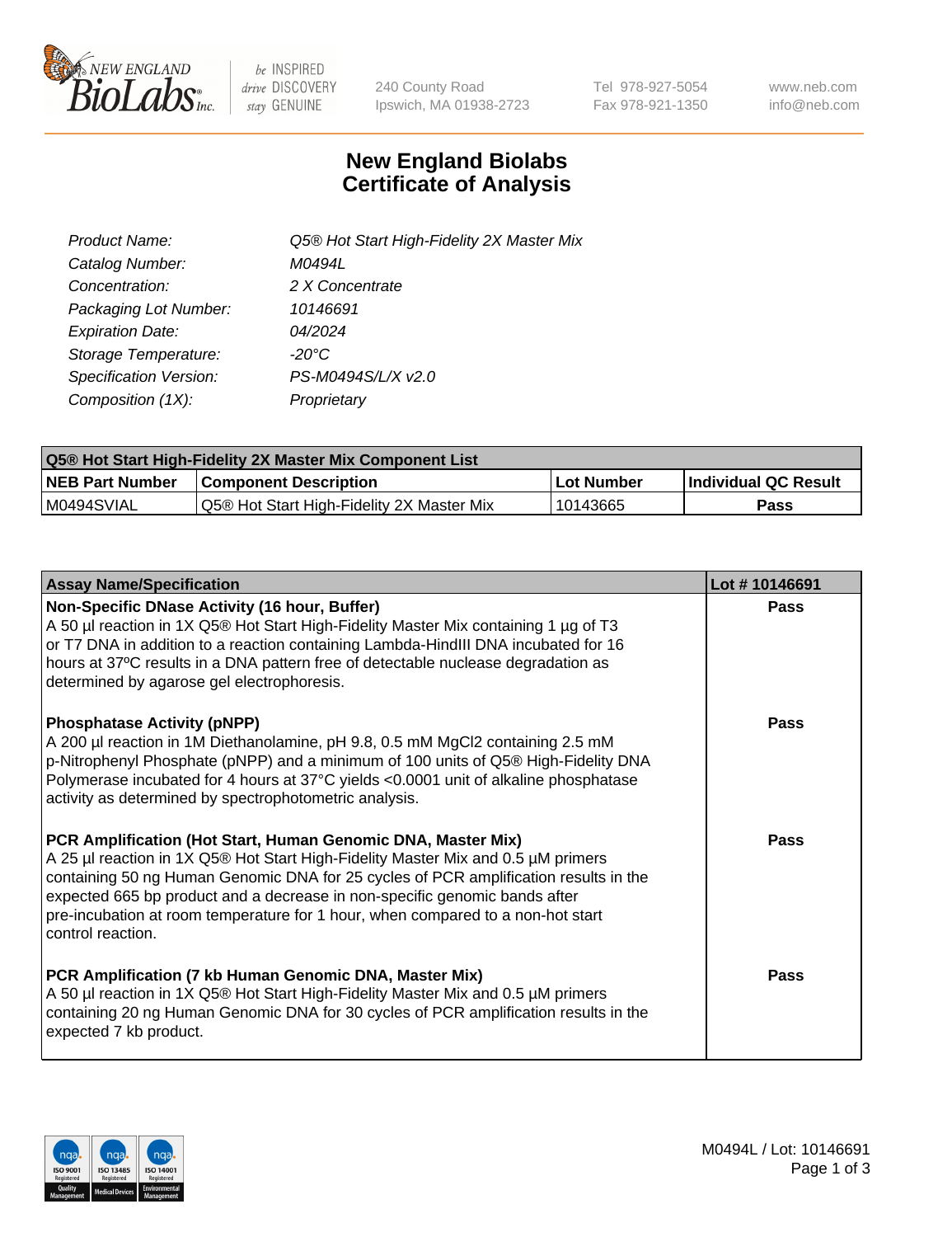

be INSPIRED drive DISCOVERY stay GENUINE

240 County Road Ipswich, MA 01938-2723 Tel 978-927-5054 Fax 978-921-1350

www.neb.com info@neb.com

| <b>Assay Name/Specification</b>                                                                                                                                                                                                                                                                                                                                                                                                  | Lot #10146691 |
|----------------------------------------------------------------------------------------------------------------------------------------------------------------------------------------------------------------------------------------------------------------------------------------------------------------------------------------------------------------------------------------------------------------------------------|---------------|
| PCR Amplification (20 kb Lambda DNA, Master Mix)<br>A 50 µl reaction in 1X Q5® Hot Start High-Fidelity Master Mix and 1.0 µM primers<br>containing 10 ng Lambda DNA for 22 cycles of PCR amplification results in the<br>expected 20 kb product.                                                                                                                                                                                 | <b>Pass</b>   |
| <b>RNase Activity (Extended Digestion)</b><br>A 10 µl reaction in NEBuffer 4 containing 40 ng of a 300 base single-stranded RNA<br>and a minimum of 1 µl of Q5® Hot Start High-Fidelity 2X Master Mix is incubated at<br>37°C. After incubation for 4 hours, >90% of the substrate RNA remains intact as<br>determined by gel electrophoresis using fluorescent detection.                                                       | Pass          |
| <b>Endonuclease Activity (Nicking, Polymerase, dNTP)</b><br>A 50 µl reaction in NEBuffer 2 in the presence of 400 µM dNTPs containing 1 µg of<br>supercoiled pUC19 DNA and a minimum of 10 units of Q5® High-Fidelity DNA Polymerase<br>incubated for 4 hours at $37^{\circ}$ C results in <10% conversion to the nicked form as<br>determined by agarose gel electrophoresis.                                                   | Pass          |
| qPCR DNA Contamination (E. coli Genomic)<br>A minimum of 2 units of Q5® High-Fidelity DNA Polymerase is screened for the<br>presence of E. coli genomic DNA using SYBR® Green qPCR with primers specific for the<br>E. coli 16S rRNA locus. Results are quantified using a standard curve generated from<br>purified E. coli genomic DNA. The measured level of E. coli genomic DNA<br>contamination is $\leq 1$ E. coli genome. | Pass          |
| <b>Protein Purity Assay (SDS-PAGE)</b><br>Q5® High-Fidelity DNA Polymerase is ≥ 95% pure as determined by SDS-PAGE analysis<br>using Coomassie Blue detection.                                                                                                                                                                                                                                                                   | Pass          |

This product has been tested and shown to be in compliance with all specifications.

One or more products referenced in this document may be covered by a 3rd-party trademark. Please visit <www.neb.com/trademarks>for additional information.